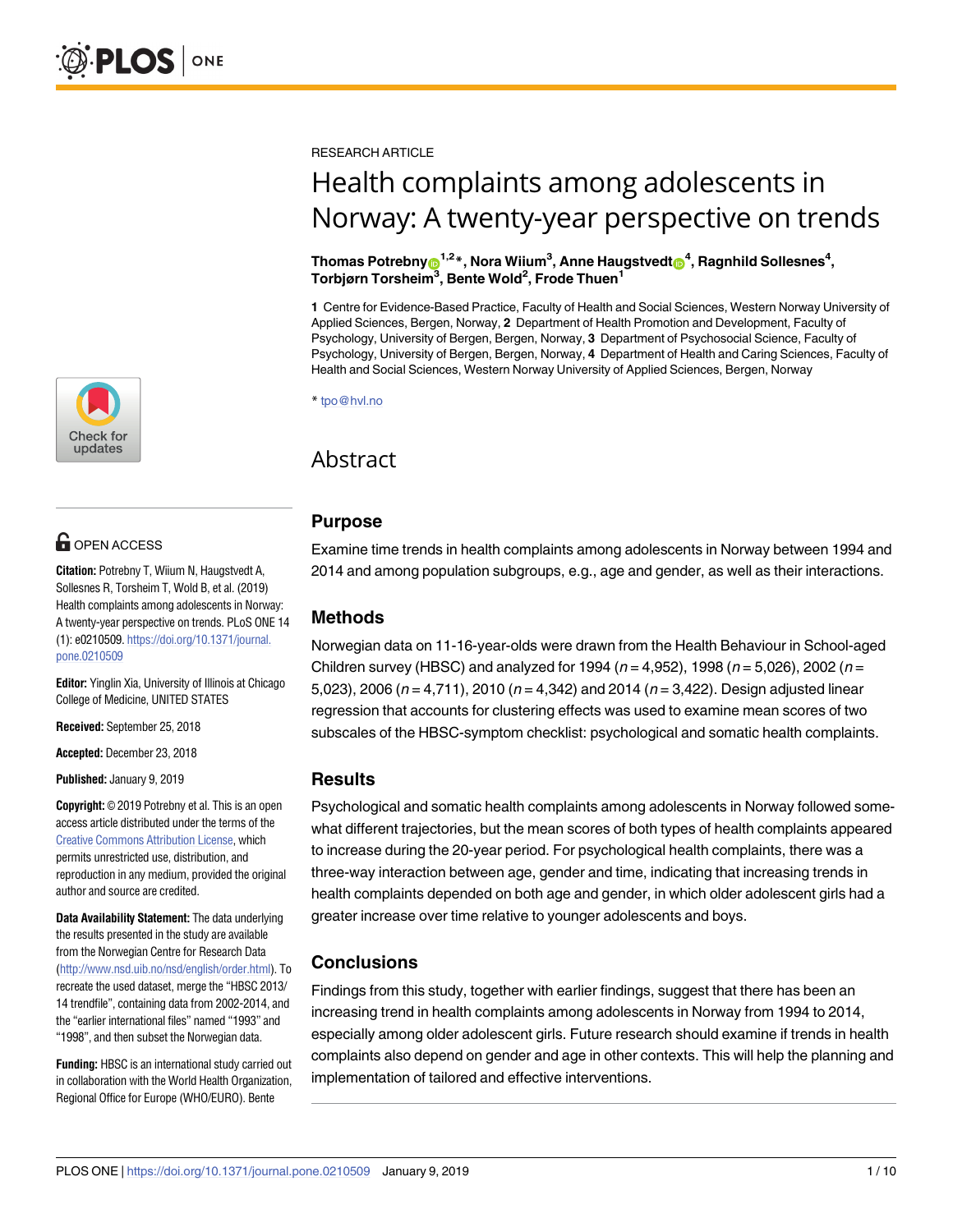<span id="page-1-0"></span>

Wold served as the Norwegian Principal Investigator for the 1993/1994 and 1997/1998 surveys. For details, see <http://www.hbsc.org>. The funders had no role in study design, data collection and analysis, decision to publish, or preparation of the manuscript.

**Competing interests:** The authors have declared that no competing interests exist.

#### **Introduction**

At present, there are increasing concerns about reports of deteriorating mental health in nonclinical youth populations from high-income countries between the 1950s and 2016  $[1-4]$ . One highlighted indicator is recurring health complaints among young people, which is considered to be an important indicator of subjective well-being, as it reflects individual burden and personal experience related to negative life events in the social context of family, school and peers [[5\]](#page-8-0). Health complaints consist of the subjective experience of psychological (mental health complaints) and somatic (recurring pains and aches) symptoms, without any presumption of underlying mental illness [[5](#page-8-0), [6\]](#page-8-0), even though recurring health complaints are recognized as important indicators of mental health in adolescence [\[7](#page-8-0)]. These subjective health complaints are also referred to as "psychosomatic complaints" in the literature.

Northern Europe appears to have had the greatest deteriorating trend in health complaints compared to other regions [\[2,](#page-8-0) [8](#page-8-0)]. In a comparative study involving countries in Europe and North America, adolescents from the Nordic countries seem to particularly stand out with indications of increasing health complaints over recent decades, even though the prevalence of two or more weekly health complaints among 15-year-olds is generally low in most of the Nordic countries compared to other regions [\[8\]](#page-8-0). The Nordic increase in health complaints occurred despite these countries ranking very high on the Human Development Index (HDI) [\[9](#page-8-0)] and holding a leading position in promoting health through public policy [[10](#page-8-0)] which, in some respects, represents a public health puzzle. Norway is highlighted as the country with the largest increase between 1994 and 2010, at a rate of almost 11% (from 21.8% to 32.5%). In contrast, a decline in health complaints has been observed in North America, for example the United States, where a sharp 9% decrease (from 45.7% to 39.6%) between 1998 and 2010 was observed  $[8]$  $[8]$ . This might suggest that even though the rates of recurring health complaints are generally lower in the Nordic countries compared to other regions, the Nordic countries may be converging toward regions that are known to have higher rates of health complaints among adolescents, the cause of which is currently unknown.

To assess the time trends in subjective health complaints in Norway, we performed a literature review of empirical evidence, Norwegian grey literature and ongoing Norwegian projects tracking trends in health complaints among school-aged children. The available empirical findings suggest an increase in health complaints (although small) between 1992 and 2010 among 11-17-year-olds in Norway [[8,](#page-8-0) [11](#page-8-0)–[13](#page-8-0)]. National population registries on adolescent health, such as "Ungdata" [[14](#page-8-0)], report relatively stable levels of health complaints from 2011 to 2016 among adolescents aged 13–19. However, there are indications of divergent trends, in which boys show rather stable levels of complaints, while girls show a small increase. The Norwegian Institute of Public Health [\[15\]](#page-8-0) survey on living conditions ("Norhealth") indicates an increase in psychological complaints between 1998 and 2012 among 16-24-year-olds. Although a rise in health complaints is observed in both genders, the strongest increase is found among young girls, with a high rate of complaints that increased from 13% in 1998 to 23% in 2012, compared to 7% in 1998 to 12% in 2012 for young boys. Thus, while there is clear evidence that girls generally have more health complaints than boys in absolute terms, the evidence of different trends over time for gender is inconclusive [[2](#page-8-0)], although there are some indications of a greater increase among girls over time [[16](#page-8-0)–[20](#page-8-0)]. In other Northern European countries, it has also been found that gender differences in health complaints depend on the age of the adolescents [\[21\]](#page-8-0). Nonetheless, there appears to have been a clear rise in health complaints among young people, aged 11–24, living in Norway between 1992 and 2016.

A Norwegian prospective study has associated high levels of health complaints among adolescents with high school dropout [\[22\]](#page-9-0). Results from the same cohort of adolescents also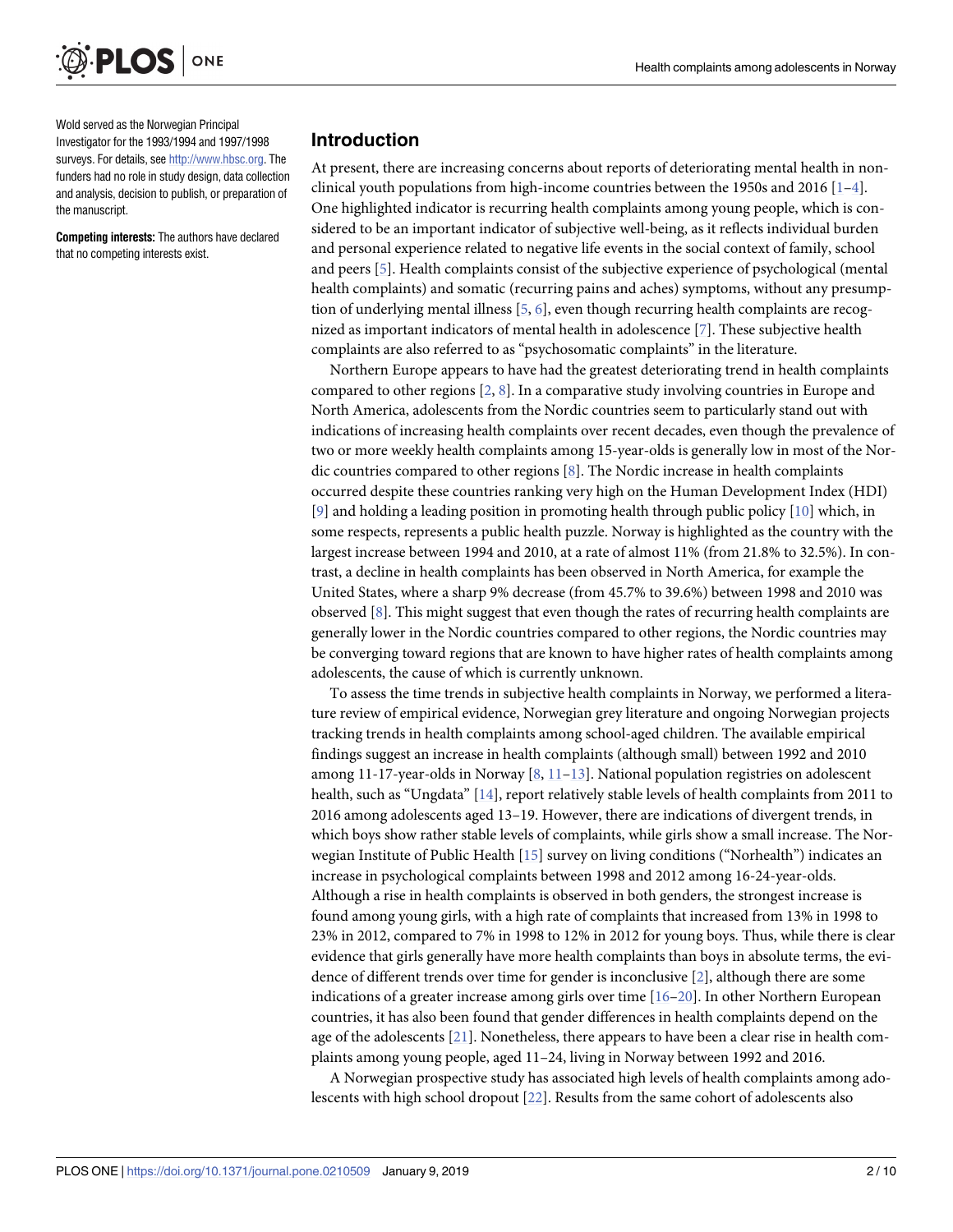<span id="page-2-0"></span>indicate that adolescents who do not finish secondary education have an increased risk of sickness and disability in the transition to young adulthood [\[23\]](#page-9-0). Such findings illustrate why both high school dropout and health complaints among adolescents are considered to be pressing public health issues in their own right [\[7,](#page-8-0) [22\]](#page-9-0).

Although health complaints among generational cohorts of adolescents in Northern Europe, including Norway, seem to be increasing, the evidence is not conclusive and there are still unanswered questions to be addressed. Thus, there is a highlighted need for high quality research on trends in adolescent health [[1](#page-8-0)].

The present study aims to analyze Norwegian trends in adolescent health complaints over twenty years, between 1994 and 2014. The study will also examine trends among gender, age and time as well as their interactions, while accounting for the complex sampling procedure in our study.

## **Method**

#### **Sample**

The data analyzed were drawn from the Health Behaviour in School-Aged Children (HBSC), a World Health Organization collaborative cross-national project tracking health, health behavior, school and social factors among a nationally representative sample of students in primary school, (Norwegian grade 6) consisting of 11–12 year olds and lower secondary school (Norwegian grades 8 and 10) consisting of 13–16 year olds. The HBSC was first carried out in 1983 and included samples from five countries. Since then, the survey has been conducted every four years and now 48 countries in Europe and North America take part. All countries partaking in the project follow a standardized protocol.

This study focused on the full sample of Norwegian adolescents in which health complaint items were comparable. This included six survey waves from the following years: 1993/1994, 1997/1998, 2001/2002, 2005/2006, 2009/2010 and 2013/2014. The number of respondents in each wave was 4,952 (49% girls), 5,026 (49% girls), 5,023 (49% girls), 4,711 (48% girls), 4,342 (50% girls) and 3,422 (51% girls), respectively, resulting in a total sample of 27,476 adolescents. The response rates at the student level for each survey cycle were 82%, 93%, 88%, 85%, 81% and 76%, respectively. The participating students were nested within school classes, thus necessitating adjustments for cluster effects. There were 141, 288, 254, 277, 208 and 284 primary sampling units (school classes), respectively, for the six waves of survey. Design-weights were created using the primary sampling units, stratified by survey year. This design-weight provide valid and robust standard errors in further regression analyses [\[24–26](#page-9-0)].

#### **Procedure**

The selection process followed a randomized clustered sampling strategy based on national registries of schools and school classes with the aim of having nationally representative samples. Parents, school administrators and teachers were informed of the study in advance. Passive consent was obtained from parents and school staff, who were offered the opportunity to decline participation. All students were informed that their participation in the study was voluntary and assured anonymity of their responses. For the schools that wanted to participate, teachers supervised the students as they completed the questionnaires in their usual classrooms. Students who did not participate in the survey were either absent from school or attending schools for children with special needs [[5](#page-8-0)].

Norwegian data collection was approved by NSD-Norwegian Centre for Research Data. Additional information about the data collection process can be found elsewhere [\[5\]](#page-8-0).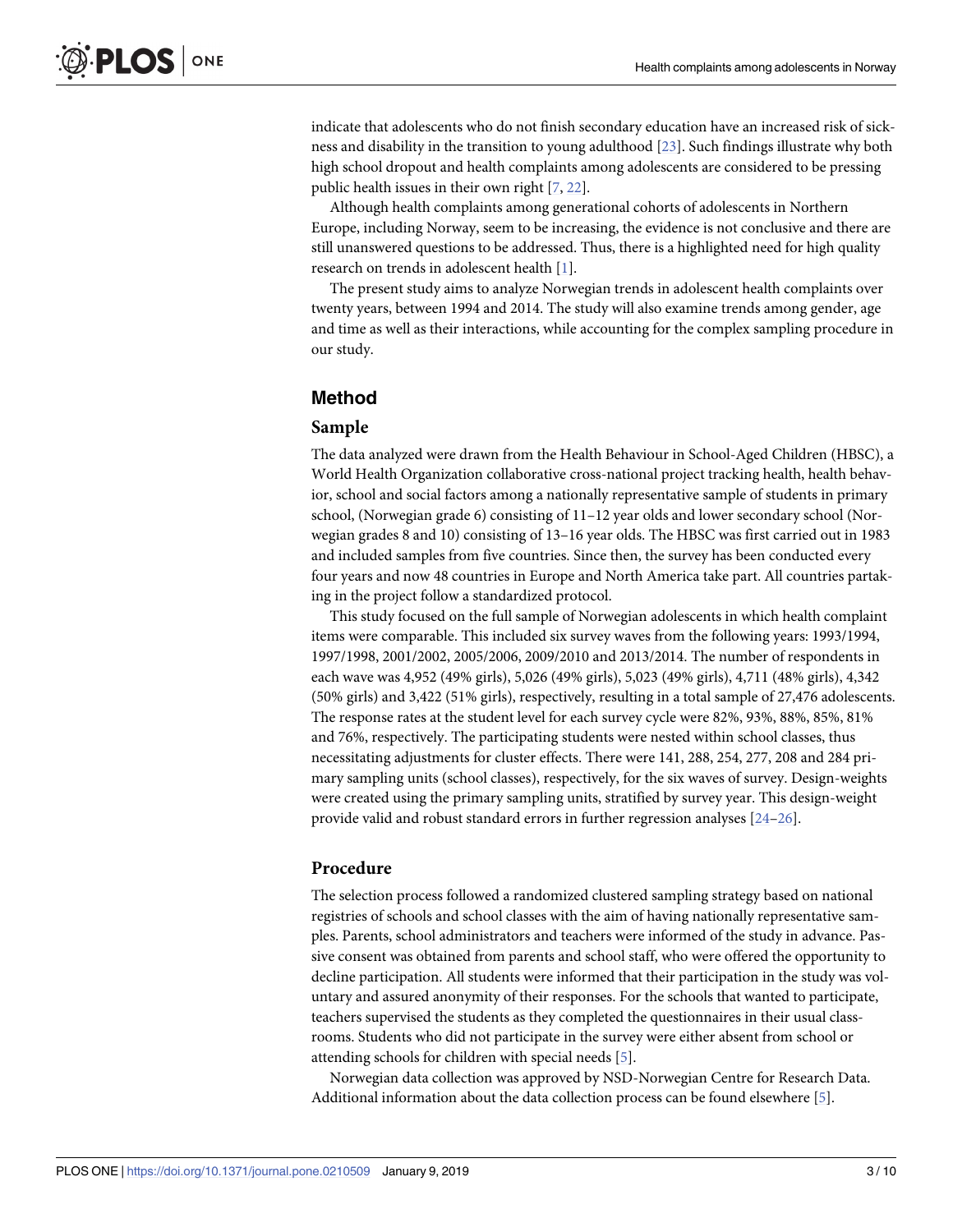#### <span id="page-3-0"></span>**Measures**

The HBSC Symptom Checklist (HBSC-SCL) was used to measure the adolescents' subjective health complaints. The HBSC-SCL is a non-clinical measure consisting of eight health complaint items: headache, abdominal pain, backache, feeling low, irritability or in a bad mood, feeling nervous, sleeping difficulties and dizziness. Adolescents were asked how often they experienced these symptoms over the last six months. The five response categories were: "about every day", "more than once a week", "about every week", "about every month" and "rarely or never". Previous research found that the HBSC-SCL has adequate test-retest reliability and validity properties [[27](#page-9-0)]. Other research has shown support for a two-factor solution for the HBSC-SCL: a dimension of psychological health complaints (feeling low, irritability or in a bad mood, feeling nervous and sleeping difficulties) and a dimension of somatic health complaints (headache, abdominal pain, backache and dizziness) [[21,](#page-8-0) [28\]](#page-9-0). Before the analysis, the mean score for each of the two dimensions was calculated. The mean scores were obtained by adding the items scores from 0 ("rarely or never") to 4 ("about every day") and dividing by the number of items in the dimension. Of those with valid scores, roughly 97.5% answered all the questions.

#### **Data analysis**

Statistical analysis was performed using the "lavaan" [\[29](#page-9-0)] and "survey" packages [[26\]](#page-9-0) in R [\[30\]](#page-9-0). In the first step, the lavaan package was used to perform a confirmatory factor analysis (CFA) in order to test the underlying factor structure of the HBSC-SCL. A unidimensional factor model was compared to a model comprised of two correlated factors (psychological and somatic) in order to determine which model(s) fit the data best. When considering model fit, it is good practice to assess more than one goodness-of-fit indices [\[31\]](#page-9-0). The following goodness-of-fit indices are reported: the model chi-square, Comparative Fit Index (CFI), the root mean square error of approximation (RMSEA) and the Standardized Root Mean Square Residual (SRMR). Values of chi-square p *>* 0.05 (sensitive to a large sample size), CFI *>* 0.95, RMSEA *<* 0.05 and SRMR *<* 0.08 indicate a good model fit [\[31](#page-9-0)]. Robust maximum likelihood estimators were used.

In the second step, the "survey" package, developed for analyzing complex survey samples, was used to model age, gender and time differences by conducting a linear regression analysis that accounted for the design effect of the HBSC's sampling procedure. Schnohr et al. have recommended accounting for complex sampling in analysis of HBSC data [\[32\]](#page-9-0). Age and time were centered at their first values (age 11 and year 1994), making the regression coefficients meaningful and easier to interpret. The time-coefficient represent the annual change of health complaints among adolescents in the study period between 1994–2014. Statistically significant changes over time will be referred to as the "time trend" or "trend".

Trends and trends by subgroup interactions were tested using Wald F-test for complex survey designs. The Wald-F statistic was used for testing the null hypothesis that the regression coefficient of an independent variable in the model is not significantly different from zero. If the test fails to reject the null hypothesis, removing the variable from the model will not substantially reduce the fit of that model. In analysis of complex samples, the Wald test degrees of freedom is corrected to encompass the survey design [[24](#page-9-0), [25](#page-9-0)]. Only interactions that significantly improved the model fit were included in the final analysis.

#### **Results**

#### **Preliminary analysis**

To confirm previous recommendations of a two-factor structure of health complaints, a design-based CFA accounting for complex samples was performed to assess the model fit in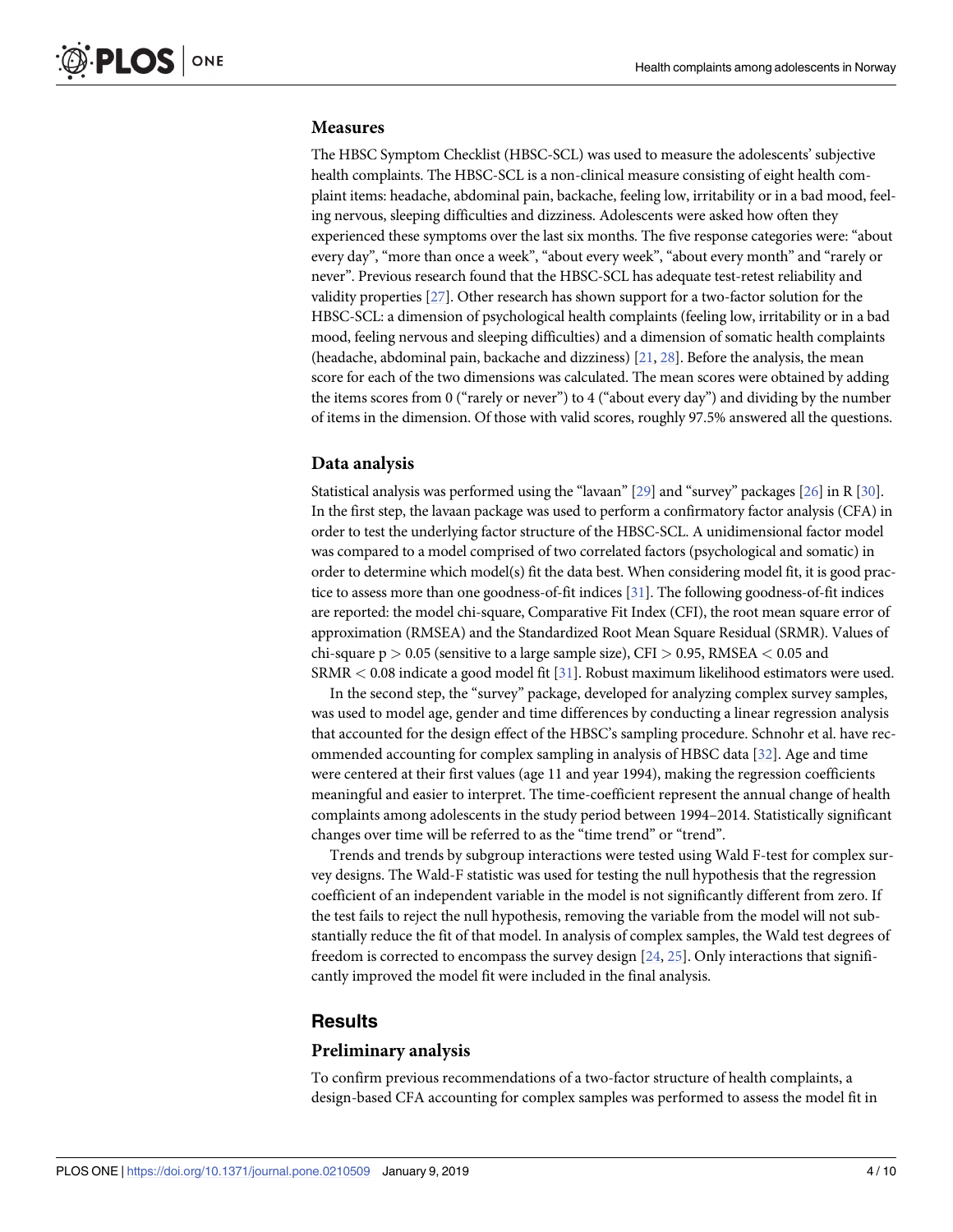<span id="page-4-0"></span>the Norwegian sample. The two-factor model showed a good fit based on several goodness-offit indices ( $X^2$  = 602.78, df = 19, p<0.001; CFI = 0.976; RMSEA = 0.041; SRMR = 0.021) and indicated a superior fit to the data in comparison with a unidimensional model ( $X^2 = 2059.44$ , df = 20, p*<*0.001; CFI = 0.929; RMSEA = 0.076; SRMR = 0.036), in line with previous findings [\[21,](#page-8-0) [28\]](#page-9-0). The findings from the CFA supported treating psychological and somatic complaints as two separate scores in the subsequent analysis.

#### **Descriptive statistics**

Summarizing the unadjusted raw trends in psychological and somatic health complaints over a period of twenty years (1994–2014), both types of complaints appear to have increased from 1994 to 2010, followed by a slight decrease between 2010 and 2014. Table 1 shows the development of psychological health complaints among adolescents by gender and time. Descriptively, boys had overall lower levels of psychological health complaints compared to girls. Furthermore, boys had an increase in psychological health complaints between 1994 and 2010, followed by a decrease in 2014. Girls had higher levels of psychological health complaints than boys at all time points; their scores increased from 1994 to 2010, then decreased in 2014.

With regard to somatic health complaints,  $Table 1$  shows the development by gender and time. Overall, somatic health complaints scores were lower than psychological health complaint scores. Boys had lower levels of somatic health complaints compared to girls. Like psychological health complaints, somatic health complaints increased for both boys and girls between 1994 and 2010, thereafter decreasing from 2010 to 2014.

#### **Regression analysis**

[Table](#page-5-0) 2 shows the results of the design adjusted linear regressions models. When examining the main effect model, the results indicated an increasing trend in somatic health complaints among adolescents between 1994 and 2014. In addition, girls appeared to have more somatic health complaints compared to boys and older adolescents had more somatic health complaints than younger adolescents. The interaction model, however, indicated a significant two-way interaction for gender by age  $(F(1, 1436) = 77.10, p < 0.001)$ , suggesting that girls report more somatic health complaints as they get older compared to boys. This gender by age effect did not change significantly over time. Furthermore, there was a significant two-way interaction for age by time  $(F(1, 1436) = 4.41, p < 0.05)$ , indicating that older adolescents experienced a greater increase in somatic health complaints than younger adolescents between 1994 and 2014.

Based on the results in [Table](#page-5-0) 2, psychological health complaints appeared to have a somewhat different trend than somatic health complaints. First, like somatic health complaints, results from the main effect model indicated an increasing trend and higher levels of complaints among girls and older adolescents. Second, unlike somatic health complaints, the interaction model indicated a significant three-way interaction between gender, age and time (*F* (1, 1435) = 13.77, p *<* 0.001), suggesting that older adolescent girls had the greatest increase in psychological health complaints over time. This finding on older adolescent girls is relative to

|  | Table 1. Unadjusted psychological and somatic health complaints by gender and time. |  |
|--|-------------------------------------------------------------------------------------|--|
|  |                                                                                     |  |

|               |             | <b>Mean (95% CI)</b> |                  |                  |                  |                                      |                  |  |
|---------------|-------------|----------------------|------------------|------------------|------------------|--------------------------------------|------------------|--|
|               | Year        | 1994                 | 1998             | 2002             | 2006             | 2010                                 | 2014             |  |
| Psychological | <b>Boys</b> | 0.88(0.85, 0.92)     | 0.86(0.83, 0.89) | 0.96(0.92, 0.99) | 0.99(0.95, 1.03) | $\vert$ 0.99 (0.95, 1.03)            | 0.87(0.83, 0.92) |  |
|               | Girls       | 1.07(1.03, 1.11)     | 1.06(1.03, 1.10) | 1.24(1.20, 1.28) | 1.21(1.16, 1.26) | 1.34(1.29, 1.38)                     | 1.23(1.16, 1.29) |  |
| Somatic       | <b>Boys</b> | 0.55(0.52, 0.57)     | 0.55(0.52, 0.58) | 0.57(0.53, 0.60) | 0.58(0.55, 0.62) | 0.64(0.61, 0.68)                     | 0.58(0.54, 0.62) |  |
|               | Girls       | 0.76(0.72, 0.79)     | 0.82(0.78, 0.86) | 0.88(0.84, 0.92) | 0.82(0.78, 0.86) | $\vert 0.9 \vert (0.87, 0.93) \vert$ | 0.84(0.79, 0.88) |  |

<https://doi.org/10.1371/journal.pone.0210509.t001>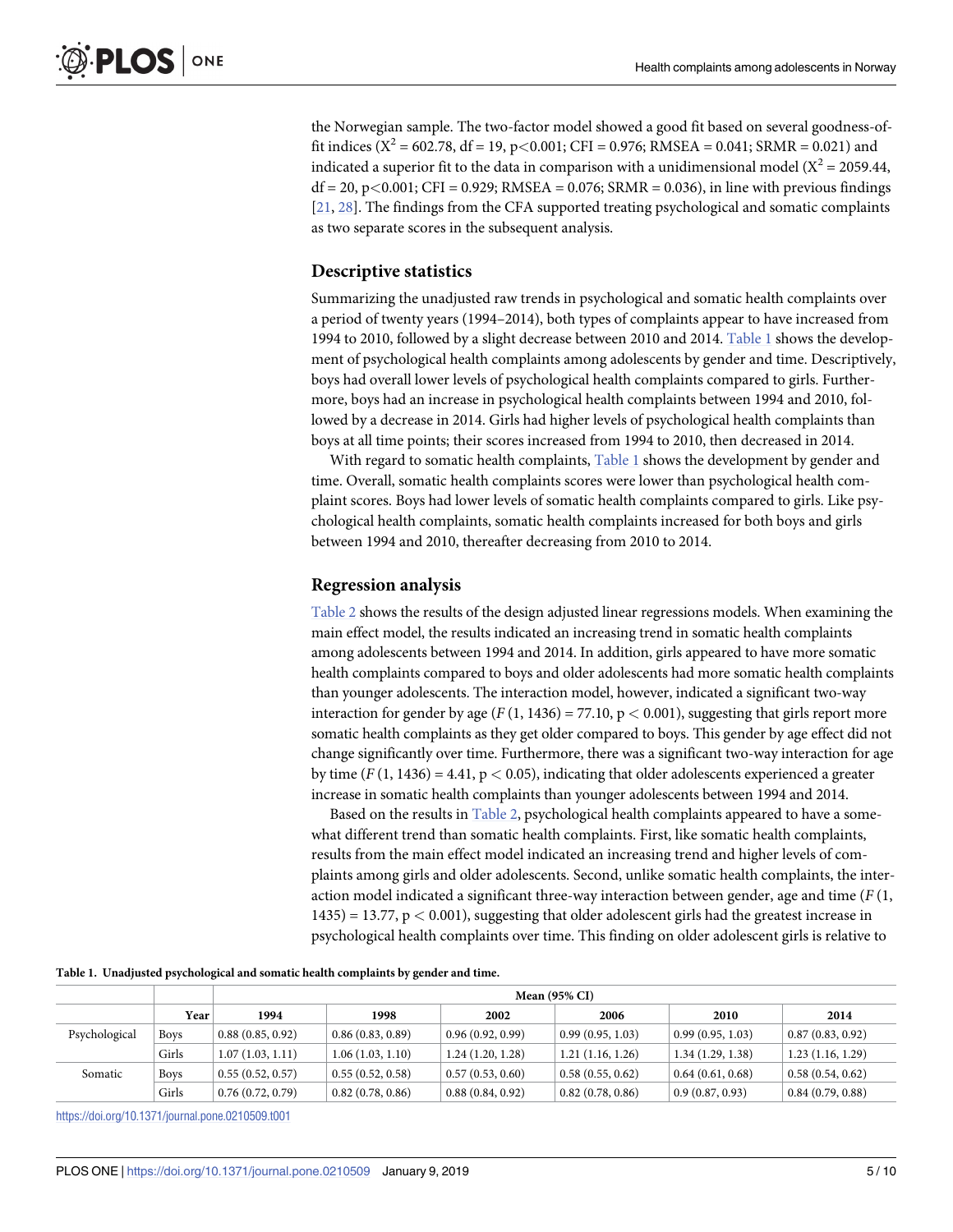| Psychological health complaints |         |                                  |         | Somatic health complaints |              |                             |         |
|---------------------------------|---------|----------------------------------|---------|---------------------------|--------------|-----------------------------|---------|
| Model 1a                        |         | Model 1b                         |         | Model 2a                  |              | Model 2b                    |         |
| <b>B</b> (95% CI)               | P-value | <b>B</b> (95% CI)                | P-value | <b>B</b> (95% CI)         | P-value      | <b>B</b> (95% CI)           | P-value |
| 0.260(0.238, 0.282)             | 0.001   | 0.134(0.067, 0.202)              | 0.001   | 0.261(0.242, 0.280)       | 0.001        | 0.126(0.082, 0.169)         | 0.001   |
| 0.024(0.017, 0.032)             | 0.001   | $-0.017$ ( $-0.031$ , $-0.002$ ) |         | 0.044(0.038, 0.050)       | 0.001        | $0.010 (-0.001, 0.021)$     | 0.06    |
| 0.008(0.006, 0.010)             | 0.001   | $-0.001$ $(-0.005, 0.004)$       | 0.78    | 0.004(0.003, 0.006)       | 0.001        | $0.001$ ( $-0.002, 0.004$ ) | 0.38    |
|                                 |         | $0.018(-0.004, 0.040)$           | 0.10    |                           |              | 0.050(0.039, 0.061)         | 0.001   |
|                                 |         | $-0.001$ $(-0.006, 0.005)$       | 0.87    |                           |              | $0.001$ ( $-0.002, 0.004$ ) | 0.46    |
|                                 |         | 0.002(0.001, 0.003)              |         |                           |              | 0.001(0.001, 0.002)         | 0.04    |
|                                 |         | 0.004(0.002, 0.006)              | 0.001   |                           |              |                             |         |
| 0.793(0.762, 0.825)             | 0.001   | 0.937(0.889, 0.985)              | 0.001   | 0.424(0.398, 0.449)       | 0.001        | 0.514(0.479, 0.550)         | 0.001   |
|                                 |         |                                  |         |                           | 0.02<br>0.02 |                             |         |

<span id="page-5-0"></span>**[Table](#page-4-0) 2. Linear regression analysis assessing trends in health complaints among adolescents in Norway.**

Models 1a and 2a are main effect models; Models 1b and 2b are interaction models.

<https://doi.org/10.1371/journal.pone.0210509.t002>

boys, who had a rather stable trend in psychological health complaints between 1994 and 2014, with only small differences between younger and older adolescent boys (Fig 1).

### **Discussion**

The trends in psychological and somatic dimensions of health complaints differed to some extent in our analyses. On the one hand, somatic health complaints appeared to be rising for boys and even more so for girls; older girls had the greatest increase, while the gender by age effect did not change over time. On the other hand, psychological health complaints appeared to be more prevalent and increasing at a greater rate over time than somatic health complaints. In addition, a three-way interaction between gender, age, and time suggested that psychological complaints increased mainly among older adolescent girls compared to younger girls and boys over the 20-year period, indicating a divergent trend. Other Norwegian studies report similar findings and indicate an increase in psychological health complaints among adolescent girls between 1992 and 2016 [[14](#page-8-0), [15](#page-8-0)], thus supporting the present findings.

Earlier studies from Europe and North America have observed an age or a gender effect on health complaints, but few have investigated a possible three-way interaction that includes change over time. A systematic review of gender and age-specific trends in internalizing problems reported an increase mainly among older adolescent girls over time [\[1\]](#page-8-0). Furthermore, previous studies on HBSC data that investigated psychological health complaints in Sweden and



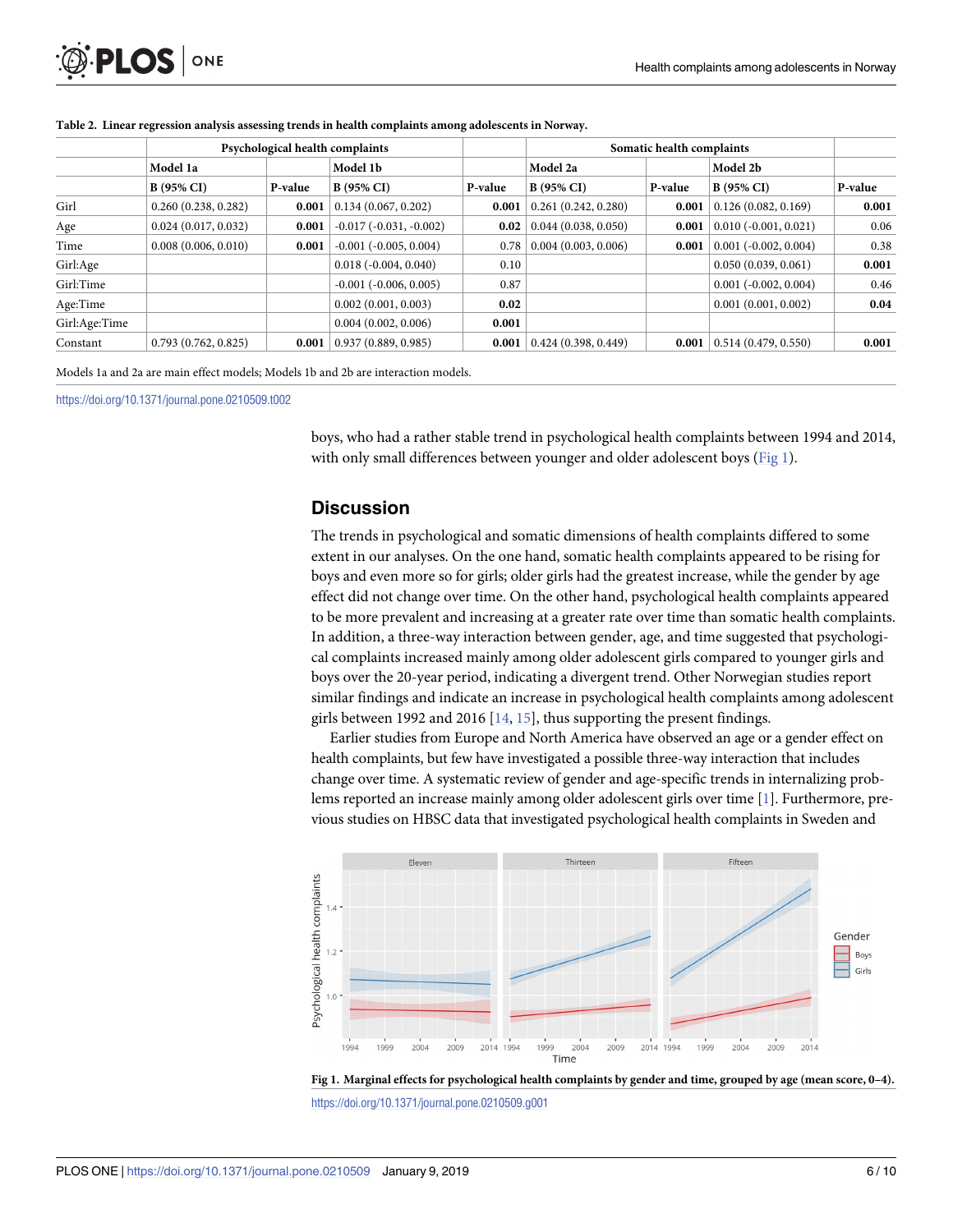<span id="page-6-0"></span>Switzerland found that in Sweden, there was a clear increase over time for older girls, while the increase was only minor in Switzerland [[21](#page-8-0), [33\]](#page-9-0). For somatic health complaints, Dey et al. [[21](#page-8-0)] also found an increasing trend, but the study did not include tests of a three-way interaction between gender, age and time. Moreover, somatic symptoms during adolescence have been shown to predict adult mental illness even when controlling for adolescent depression, suggesting that adolescents with reoccurring somatic symptoms may need early treatment for these specific symptoms [[34](#page-9-0)]. Somatic and psychological symptoms are also associated with adolescent loneliness [\[35\]](#page-9-0). Therefore, high levels of somatic complaints at a young age can be an important early indicator of underlying mental health problems among adolescents.

It is a challenge to elucidate the changing trends in health complaints among adolescents, as (1) our data does not allow any causal inference and (2) evidence indicates that several factors associated with health complaints have changed over the last twenty years, while other determinants have remained stable (such as smoking, being bullied and school-related stress) [\[12\]](#page-8-0). It is also known that the timing of puberty contributes to acute health complaints in this age group. It has been speculated that an observed decrease in the age at onset of puberty over the last century may be putting early maturing adolescents at risk of adjustment difficulties, including psychopathology [[36,](#page-9-0) [37\]](#page-9-0). In particular, early puberty in girls may be indicative of future psychological problems, although it is still uncertain whether this effect is transient or sustained [\[36\]](#page-9-0). It has been hypothesized that a rise in psychological health complaints may, to some extent, be explained by an increased willingness to report symptoms. However, an increased willingness to report symptoms is not considered to be a key explanatory factor of growing mental health problems [\[1\]](#page-8-0). In fact, some qualitative research suggests that adolescents may just as well avoid disclosing symptoms of mental health problems due to stigma from peers, parents and teachers and to avoid being perceived as "weird" [\[38,](#page-9-0) [39\]](#page-9-0). This might be the case for both girls and boys.

In regard to boys, reporting overall lower health complaints might reflect some differences in reacting to symptoms of mental distress in subtle ways; boys may tend to externalize mental distress, e.g., delinquency or self-medication to a greater extent, allowing distress to build before "blowing off steam" [\[40\]](#page-9-0). Ridge et al. [\[40\]](#page-9-0) highlight that little is known about how men experience mental distress. A study of adult twins from the US [\[41](#page-9-0)] does indicate that latent differences in the prevalence of common mental disorders such as internalizing and externalizing syndromes may well be accounted for by gender, indicating higher levels of internalizing and lower levels of externalizing syndromes among women, while the opposite appears to be true for males. The authors note that it is currently uncertain if gender differences in internalizing and externalizing syndromes pertains to the adolescent population as well. Another study does however suggest that the trend in externalizing syndromes appears to be stable over time for both boys and girls, whilst internalizing syndromes appears to be increasing among adolescent girls [\[1\]](#page-8-0).

Some limitations of this study should be noted. First, pupils who were absent on the day of data collection were not represented. Previous research suggests this may introduce a bias, because adolescents with more health complaints are more likely to be absent from school than adolescents with less complaints [[42](#page-9-0)]. Second, using repeated cross-sectional data allows the analysis of time trends, but does not permit drawing strict causal inferences. Third, from a gender perspective, it should be noted that externalizing behaviors were not included in the study, as the HBSC-SCL mainly consists of internalizing mental health symptoms. As a result, no comments about period effects in externalizing symptoms can be made. Fourth, the trend analysis did not control for socio-economic background, SES has been shown to be a predictor of health in previous studies, where families in lower SES households tend to have poorer health [\[43\]](#page-9-0). Previous research has however indicated that SES among adolescents in Norway has remain constant between 1994–2010 [[44](#page-9-0)], although other researchers have questioned the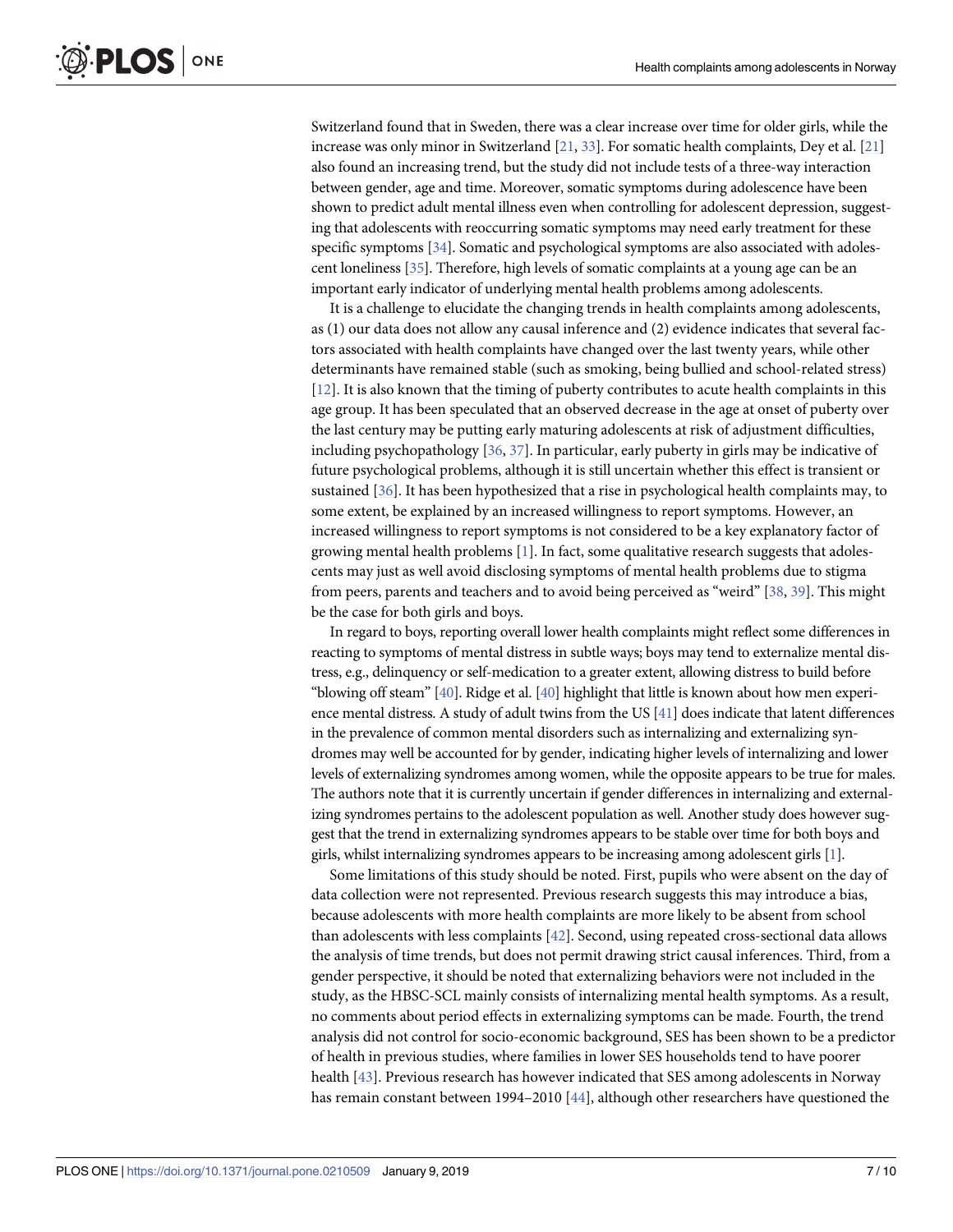validity and reliability of this specific SES indicator over time [\[21\]](#page-8-0). It is therefore unlikely that there have been any substantial changes in health inequalities among adolescents that could confound the trends observed in our findings. Fifth, from a methodological perspective, it appears that the upward trends in health complaints might not be completely linear, which is evidenced by comparing observed values to predicted values in our sample. Observed values indicated a small decrease between 2010 and 2014, making the predicted increase between these two time points more uncertain. However, another Norwegian study does indicate that there has been a yearly increase between 2011 and 2016 among girls, while psychological health complaints among boys remained stable [\[14\]](#page-8-0), parallel to our main findings and might suggest that the decrease seen in the observed values from 2010 to 2014 could reflect random fluctuations. Any indication of a continued decrease should be followed closely when analyzing future Norwegian data.

## **Conclusion**

Based on the present findings, there has been an increase in psychological and somatic health complaints among adolescents in Norway, especially among older adolescent girls. This is supported by evidence from Norwegian adolescent population health data that indicate an increase in the prevalence of health complaints among cohorts of young people in Norway between 1994 and 2014, which rightfully confirms that increasing health complaints is a public health concern. To further investigate potential determinants of health complaints, longitudinal studies and continued tracking of health trends are needed. In addition, intervention strategies that will assist adolescents in managing psychological and somatic health complaints are vital.

## **Acknowledgments**

HBSC is an international study carried out in collaboration with the World Health Organization, Regional Office for Europe (WHO/EURO). Bente Wold served as the Norwegian Principal Investigator for the 1993/1994 and 1997/1998 surveys. For the 2001/2002, 2005/2006, 2009/ 2010 and 2013/2014 surveys, Oddrun Samdal was the Norwegian Principal Investigator. For details, see [http://www.hbsc.org](http://www.hbsc.org/).

## **Author Contributions**

**Conceptualization:** Thomas Potrebny, Nora Wiium, Anne Haugstvedt, Ragnhild Sollesnes, Bente Wold, Frode Thuen.

**Data curation:** Thomas Potrebny, Nora Wiium.

**Formal analysis:** Thomas Potrebny, Nora Wiium.

**Methodology:** Thomas Potrebny, Nora Wiium, Torbjørn Torsheim.

**Software:** Thomas Potrebny.

**Supervision:** Nora Wiium, Anne Haugstvedt, Ragnhild Sollesnes, Torbjørn Torsheim, Bente Wold, Frode Thuen.

**Visualization:** Thomas Potrebny.

- **Writing – original draft:** Thomas Potrebny, Nora Wiium, Anne Haugstvedt, Ragnhild Sollesnes, Torbjørn Torsheim, Bente Wold, Frode Thuen.
- **Writing – review & editing:** Thomas Potrebny, Nora Wiium, Anne Haugstvedt, Ragnhild Sollesnes, Torbjørn Torsheim, Bente Wold, Frode Thuen.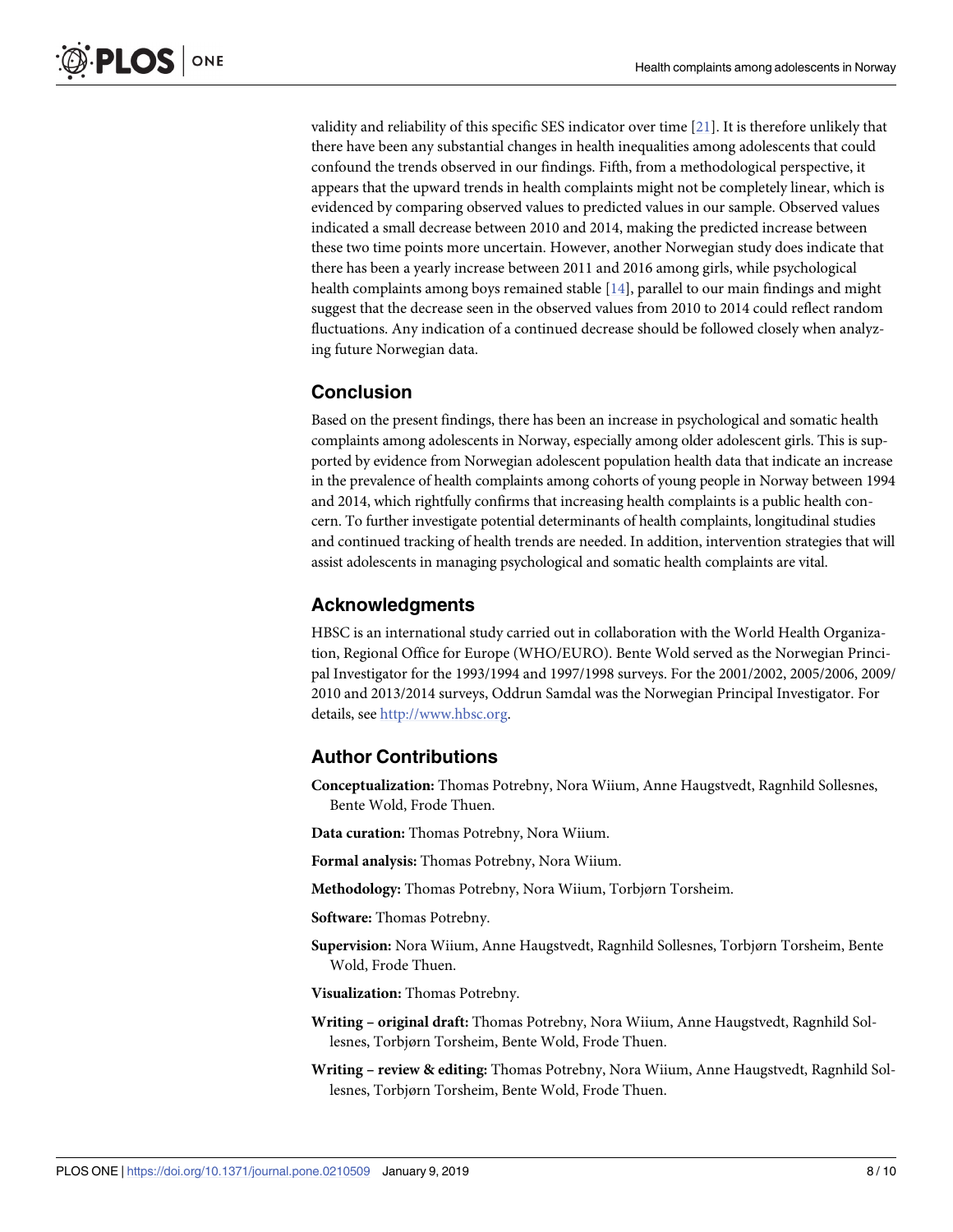#### <span id="page-8-0"></span>**References**

- **[1](#page-1-0).** Bor W, Dean AJ, Najman J, Hayatbakhsh R. Are child and adolescent mental health problems increasing in the 21st century? A systematic review. Aust N Z J Psychiatry. 2014; 48(7):606–16. [https://doi.org/](https://doi.org/10.1177/0004867414533834) [10.1177/0004867414533834](https://doi.org/10.1177/0004867414533834) PMID: [24829198](http://www.ncbi.nlm.nih.gov/pubmed/24829198)
- **[2](#page-1-0).** Potrebny T, Wiium N, Lundegård MM-I. Temporal trends in adolescents' self-reported psychosomatic health complaints from 1980–2016: A systematic review and meta-analysis. PLoS One. 2017; 12(11): e0188374. <https://doi.org/10.1371/journal.pone.0188374> PMID: [29182644](http://www.ncbi.nlm.nih.gov/pubmed/29182644)
- **3.** Rutter M, Smith DJ. Psychosocial disorders in young people: Time trends and their causes: Wiley; 1995.
- **[4](#page-1-0).** Patton GC, Sawyer SM, Santelli JS, Ross DA, Afifi R, Allen NB, et al. Our future: a Lancet commission on adolescent health and wellbeing. Lancet. 2016; 387(10036):2423–78. [https://doi.org/10.1016/](https://doi.org/10.1016/S0140-6736(16)00579-1) [S0140-6736\(16\)00579-1](https://doi.org/10.1016/S0140-6736(16)00579-1) PMID: [27174304](http://www.ncbi.nlm.nih.gov/pubmed/27174304)
- **[5](#page-1-0).** Inchley J, Currie D, Young T, Samdal O, Torsheim T, Augustson L, et al. Growing up unequal: gender and socioeconomic differences in young people's health and well-being. Health Behaviour in Schoolaged Children (HBSC) study: international report from the 2013/2014 survey Copenhagen, WHO Regional Office for Europe (Health Policy for Children and Adolescents, No 7); 2016.
- **[6](#page-1-0).** Eriksen HR, Ursin H. Sensitization and subjective health complaints. Scand J Psychol. 2002; 43 (2):189–96. PMID: [12004958](http://www.ncbi.nlm.nih.gov/pubmed/12004958)
- **[7](#page-1-0).** van Geelen SM, Hagquist C. Are the time trends in adolescent psychosomatic problems related to functional impairment in daily life? A 23-year study among 20,000 15–16 year olds in Sweden. J Psychosom Res. 2016; 87:50–6. <https://doi.org/10.1016/j.jpsychores.2016.06.003> PMID: [27411752](http://www.ncbi.nlm.nih.gov/pubmed/27411752)
- **[8](#page-1-0).** Ottova-Jordan V, Smith OR, Gobina I, Mazur J, Augustine L, Cavallo F, et al. Trends in multiple recurrent health complaints in 15-year-olds in 35 countries in Europe, North America and Israel from 1994 to 2010. Eur J Pub Health. 2015; 25:24–7.
- **[9](#page-1-0).** UNDP. The Human Development Report 2016: Human Development for Everyone [internet]. New York: United Nations Development Programme; 2016 [cited 2018 July 1]. Available from: [http://hdr.](http://hdr.undp.org/sites/default/files/2016_human_development_report.pdf) [undp.org/sites/default/files/2016\\_human\\_development\\_report.pdf](http://hdr.undp.org/sites/default/files/2016_human_development_report.pdf).
- **[10](#page-1-0).** Raphael D. Challenges to promoting health in the modern welfare state: The case of the Nordic nations. Scand J Soc Med. 2014; 42(1):7–17.
- **[11](#page-1-0).** von Soest T, Wichstrøm L. Secular trends in depressive symptoms among Norwegian adolescents from 1992 to 2010. J Abnorm Child Psychol. 2014; 42(3):403–15. [https://doi.org/10.1007/s10802-013-](https://doi.org/10.1007/s10802-013-9785-1) [9785-1](https://doi.org/10.1007/s10802-013-9785-1) PMID: [23888312](http://www.ncbi.nlm.nih.gov/pubmed/23888312)
- **[12](#page-6-0).** Ottova-Jordan V, Smith OR, Augustine L, Gobina I, Rathmann K, Torsheim T, et al. Trends in health complaints from 2002 to 2010 in 34 countries and their association with health behaviours and social context factors at individual and macro-level. Eur J Pub Health. 2015; 25:83–9.
- **[13](#page-1-0).** Braverman MT, Stawski RS, Samdal O, Aaro LE. Daily smoking and subjective health complaints in adolescence. Nicotine Tob Res. 2016; 20:20.
- **[14](#page-1-0).** Bakken A. Ungdata 2017. Nasjonale resultater [internet]. Oslo: NOVA; 2017 [cited 2018 July 1]. Available from: [http://www.hioa.no/index.php/content/download/142592/4031475/file/Opprettet-Ungdata](http://www.hioa.no/index.php/content/download/142592/4031475/file/Opprettet-Ungdata-rapport-2017-4-august-2017-web-utg-med-omslag.pdf)[rapport-2017-4-august-2017-web-utg-med-omslag.pdf](http://www.hioa.no/index.php/content/download/142592/4031475/file/Opprettet-Ungdata-rapport-2017-4-august-2017-web-utg-med-omslag.pdf).
- **[15](#page-1-0).** Norwegian Institute of Public Health. Public health report 2014 [internet]. Oslo: Nasjonalt folkehelseinstitutt; 2014 [cited 2018 July 1]. Available from: [https://www.fhi.no/globalassets/dokumenterfiler/](https://www.fhi.no/globalassets/dokumenterfiler/rapporter/2014/folkehelserapporten-2014-pdf.pdf) [rapporter/2014/folkehelserapporten-2014-pdf.pdf.](https://www.fhi.no/globalassets/dokumenterfiler/rapporter/2014/folkehelserapporten-2014-pdf.pdf)
- **[16](#page-1-0).** Duinhof EL, Stevens GWJM, van Dorsselaer S, Monshouwer K, Vollebergh WAM. Ten-year trends in adolescents' self-reported emotional and behavioral problems in the Netherlands. Eur Child Adolesc Psychiatry. 2015; 24(9):1119–28. <https://doi.org/10.1007/s00787-014-0664-2> PMID: [25534927](http://www.ncbi.nlm.nih.gov/pubmed/25534927)
- **17.** Fink E, Patalay P, Sharpe H, Holley S, Deighton J, Wolpert M. Mental health difficulties in early adolescence: A comparison of two cross-sectional studies in England from 2009 to 2014. J Adolesc Health. 2015; 56(5):502–7. <https://doi.org/10.1016/j.jadohealth.2015.01.023> PMID: [25907650](http://www.ncbi.nlm.nih.gov/pubmed/25907650)
- **18.** Hagquist C. Psychosomatic health problems among adolescents in Sweden-are the time trends gender related. Eur J Pub Health. 2009; 19(3):331–6.
- **19.** Tick NT, van der Ende J, Verhulst FC. Ten-year trends in self-reported emotional and behavioral problems of Dutch adolescents. Soc Psychiatry Psychiatr Epidemiol. 2008; 43(5):349–55. [https://doi.org/10.](https://doi.org/10.1007/s00127-008-0315-3) [1007/s00127-008-0315-3](https://doi.org/10.1007/s00127-008-0315-3) PMID: [18264808](http://www.ncbi.nlm.nih.gov/pubmed/18264808)
- **[20](#page-1-0).** Twenge JM. Time period and birth cohort differences in depressive symptoms in the U.S., 1982–2013. Soc Indic Res. 2015; 121(2):437–54.
- **[21](#page-1-0).** Dey M, Jorm AF, Mackinnon AJ. Cross-sectional time trends in psychological and somatic health complaints among adolescents: a structural equation modelling analysis of 'Health Behaviour in School-